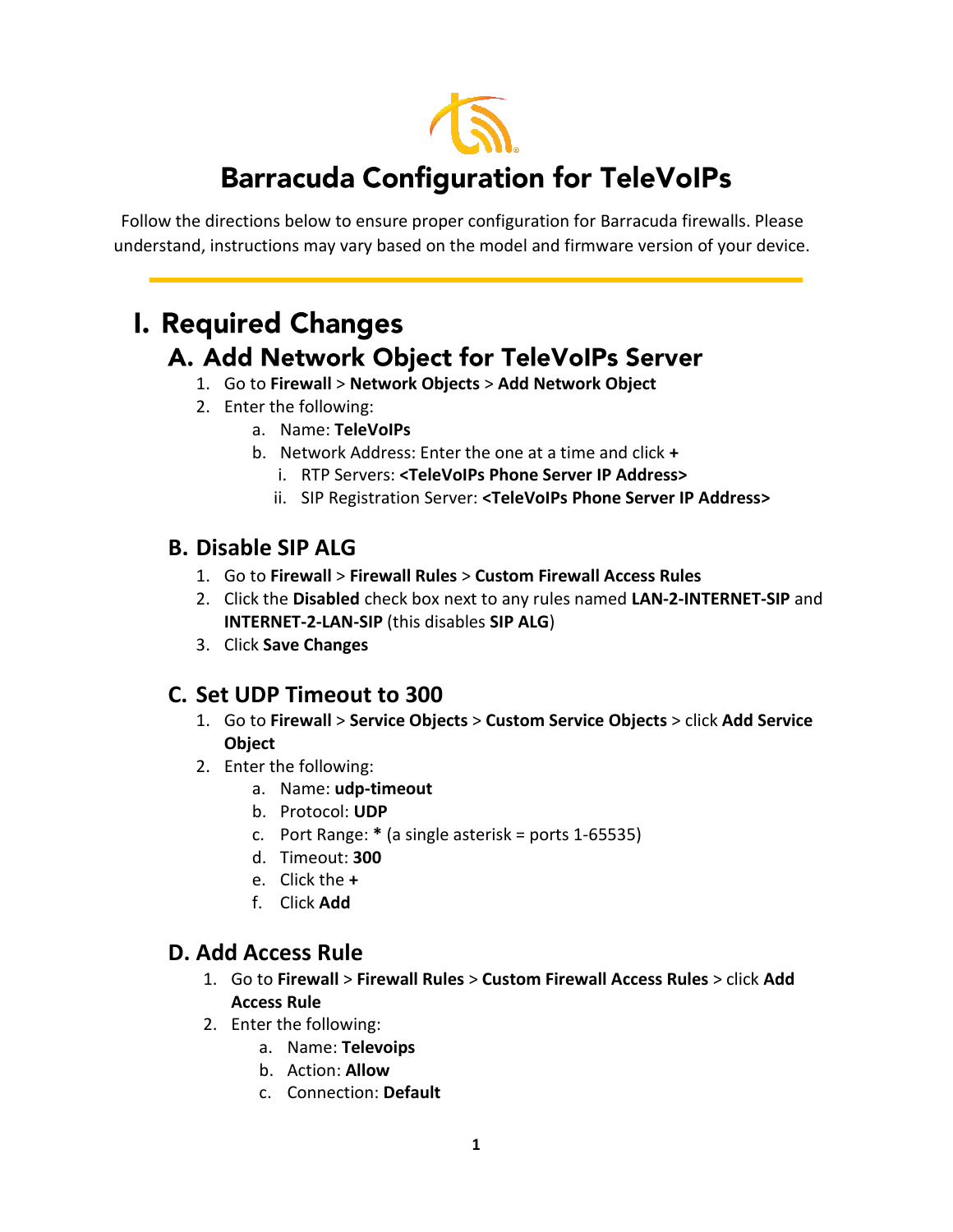- d. Bi-Directional: **Unchecked**
- e. Service:
	- i. Select **Any TCP**, click **Add**
	- ii. Select **udp-timeout,** click **Add**
- f. Source: select **Network Objects** > click the drop-down box and select **Trusted LAN** > click the **+**
- g. Destination: Select **Network Objects** > Click the drop-down box and select **TeleVoIPs** > click the **+**
- h. Click on the **Applications/Bandwidth** tab at the top of the page > **Bandwidth Policy** > set it to **VoIP**
- i. Click **Save**
- j. Drag **Televoips** to be the first rule in the list
- k. Click **Save Changes**

| $\rightarrow$ Pass                                          | Televoips    |                           |                                |                            |        |
|-------------------------------------------------------------|--------------|---------------------------|--------------------------------|----------------------------|--------|
|                                                             |              |                           |                                |                            | and.   |
| <b>D</b> Bi-Directional                                     |              | O Dynamic Rule            |                                | <b>(0)</b> Deactivate Rule |        |
| <b>Source VR Instance</b>                                   | default      |                           | <b>Destination VR Instance</b> | default                    |        |
| Source                                                      |              | <b>Service</b>            |                                | <b>Destination</b>         |        |
| <b>Trusted LAN</b>                                          | $\checkmark$ | <b>TeleVoIP Services</b>  | w                              | Any                        | w      |
| Ref: Trusted LAN Networks<br>Ref: Trusted Next Hop Networks |              | TCP 5060-5061             | ۸                              | 0.0.0.0/0                  |        |
|                                                             |              | UDP 5060-5061             |                                |                            |        |
|                                                             |              | UDP 10000-20000           |                                |                            |        |
|                                                             |              | <b>LIDP 69</b>            |                                |                            |        |
|                                                             |              | <b>TCP 4445</b>           |                                |                            |        |
|                                                             |              | <b>TCP 22</b>             |                                |                            |        |
|                                                             |              | <b>TCP 80</b>             |                                |                            |        |
|                                                             |              | <b>TCP 443</b>            |                                |                            |        |
|                                                             |              | <b>TCP 5038</b>           |                                |                            |        |
| ĸ.                                                          | >            | ¢                         | $\rightarrow$                  | Ł                          |        |
| <b>Authenticated User</b>                                   |              | <b>Policies</b>           |                                | <b>Connection Method</b>   |        |
| Any                                                         | u            | <b>IPS Policy</b>         |                                |                            |        |
|                                                             |              | No Scan                   |                                | Dynamic NAT                |        |
|                                                             |              | <b>Application Policy</b> |                                | Dynamic NAT                |        |
|                                                             |              | No AppControl             |                                |                            |        |
|                                                             |              | SSL Inspection Policy     |                                |                            |        |
| $\epsilon$ .                                                |              | N.A.                      |                                |                            |        |
|                                                             |              | Schedule                  |                                |                            |        |
|                                                             |              | Always                    | v                              |                            |        |
|                                                             |              | QoS Band (Fwd)            |                                |                            |        |
|                                                             |              | VolP (ID 2)               | $\checkmark$                   |                            |        |
|                                                             | $\mathbf{r}$ | QoS Band (Reply)          |                                | ∢                          | ъ      |
|                                                             |              | Like-Fwd                  | $\ddot{\phantom{0}}$           |                            |        |
|                                                             |              |                           |                                | <b>OK</b>                  | Cancel |

## **II. Recommended Change** A. Prioritize Voice Traffic

1. Go to **Network** > **IP Configuration** > **Network Interface Configuration**